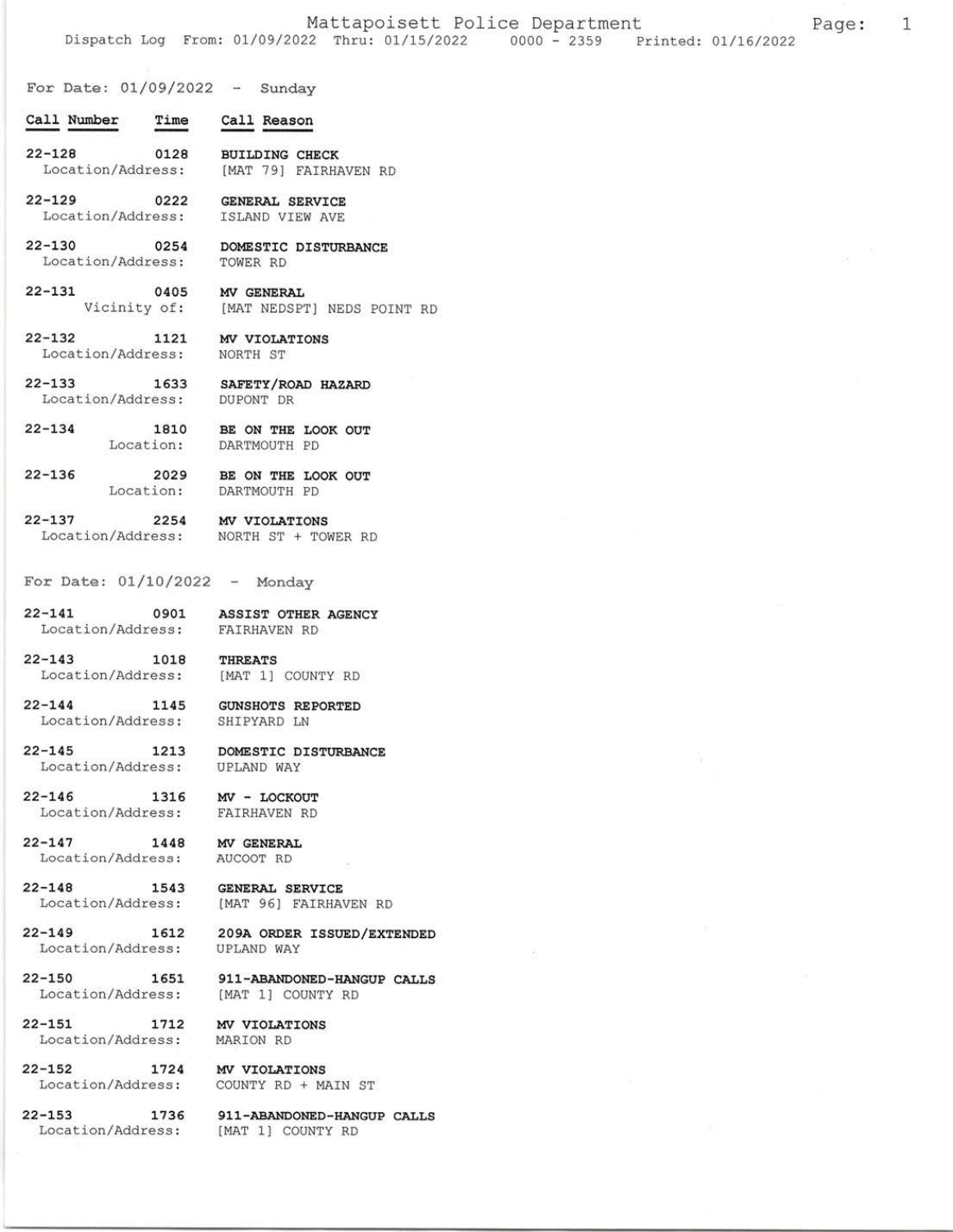22-154 1805 ANIMAL CONTROL Location/Address: NORTH ST 22-155 1827 209A SERVICE Location/Address: UPLAND WAY 22-156 2018 MV VIOLATIONS Location,/Address: EAfRHAVEN RD 22-157 2027 MV VIOLATIONS Location/Address: FAIRHAVEN RD 22-158 2120 MV VIOLATIONS Location/Address: FAIRHAVEN RD + RIVER RD 22-759 2349 g1I-ABANDONED-HANGUP CAILS Location/Address: COUNTy RD For Date:  $01/11/2022$  - Tuesday 22-160 0307 BUILDING CHECK Location/Address: [MAT 79] FAIRHAVEN RD 22-L62 0659 SAFETY/ROAD HAZARD Location/Address: [MAT 1] COUNTY RD 22-163 0708 ANIMAL CONTROL<br>Location: DUNSETH GARDENS DUNSETH GARDENS 22-166 0746 AMBULANCE REQUEST<br>Location/Address: FAIRHAVEN RD Location/Address: 22-167 0926 MV VIOLATIONS Location/Address: FAIRHAVEN RD 22-168 1023 LARCENY / FORGERY / FRAUD<br>Location/Address: WILDWOOD TER Location/Address: 22-169 1318 AMBUL.MUTUAL AID OUT OF TOWN<br>Location: HAMPTON INN HAMPTON INN 22-170 1354 RADAR ASSIGNMENT<br>Vicinity of: [MAT 139] MARION [MAT 139] MARION RD 22-171 1415 MV VIOLATIONS Location/Address: MARION RD 22-172 1618 MV VIOLATIONS<br>Location/Address: [MAT 74] FAIRI [MAT 74] FAIRHAVEN RD 22-173 1644 MV VIOLATIONS Location/Address: MATTAPOISETT NECK RD 22-174 1812 RADAR ASSIGNMENT Location/Address: [MAT 214] PARK ST 22-175 1901 MV VIOLATIONS Location/Address: COUNTY RD 22-176 1920 ALARM, BURGLAR Location/Address: [MAT 139] MARION RD 22-177 1935 MV VIOLATIONS<br>Location/Address: COUNTY RD Location/Address:

22-178 1958 ALARM, BURGLAR Location/Address: MATTAPOISETT NECK RD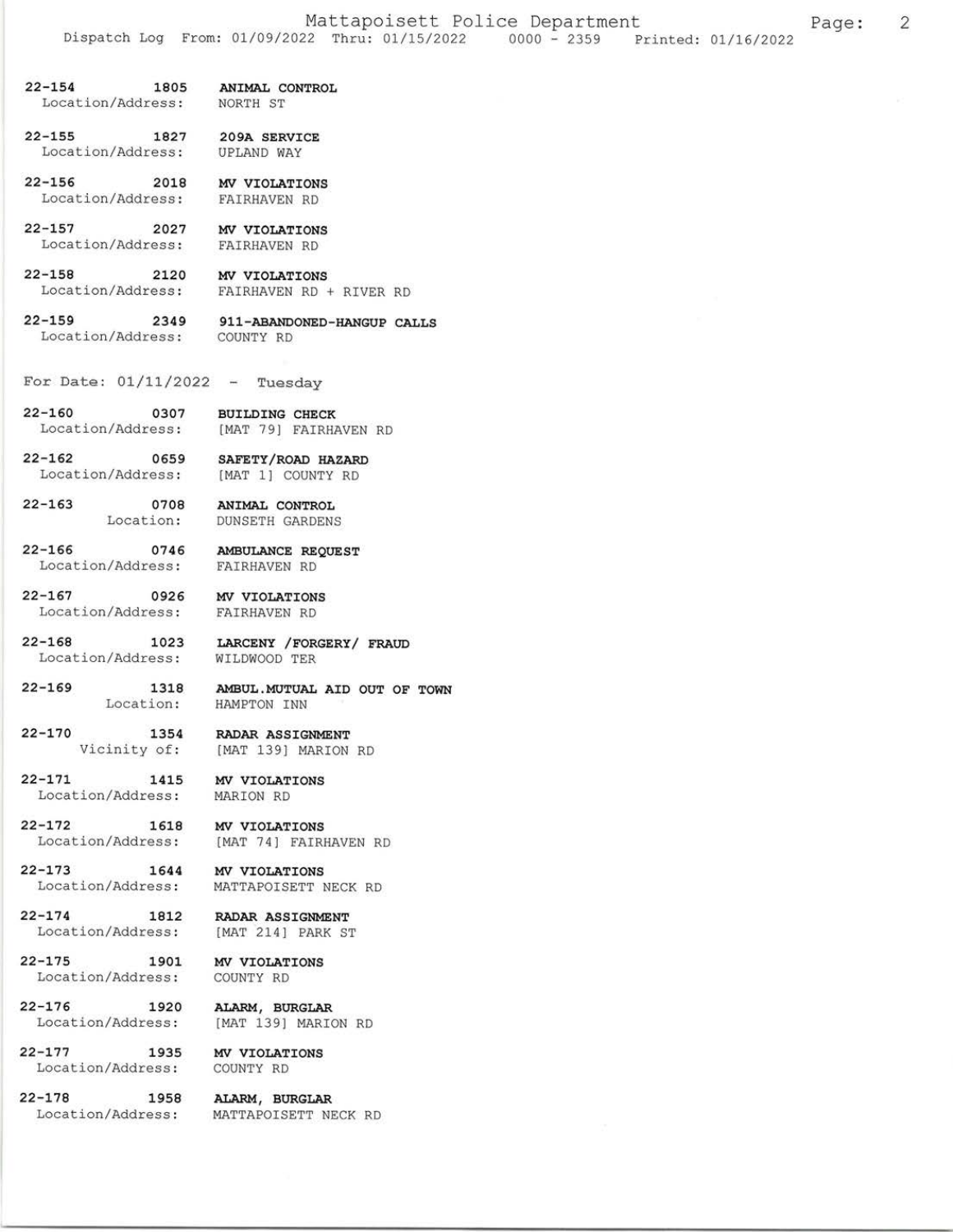## 22-180 2122 ALARM, BURGLAR

Location/Address: MATTAPOISETT NECK RD

For Date:  $01/12/2022 -$  Wednesday

22-L82 02LO susprcous MoToR vEHrcLE Location/Address: [MAT 79] FAIRHAVEN RD

22-183 0521 ALARM, BURGLAR Locatlon/Address: RANDALL RD

22-L84 O7O2 RADAR ASSIGNMENT Location,/Address: IMAT 139] MARION RD

22-185 0721 MV VIOLATIONS Location,/Address: NORTH ST + LEBARON WAY

Location/Address: 1195 WEST + NORTH ST

[MAT 139] MARION RD

22-186 0943 GENERAL SERVICE Location/Address: [MAT 286] TINKHAM HILL RD

22-188 1120 ANIMAL CONTROL Location/Address: [MAT 215] COUNTY RD

22-190 1204 DPW, WATER, TREE, ALL TOWN DEPT.<br>Location/Address: [MAT 97] FAIRHAVEN RD [MAT 97] FAIRHAVEN RD

22-191 1214 ANIMAL CONTROL<br>Location/Address: [MAT 1] COUNTY [MAT 1] COUNTY RD

22-192 1231 MV VIOLATIONS<br>Location/Address: I195 WEST + NO

22-193 1337 MV VIOLATIONS<br>Location/Address: NORTH ST + LEE NORTH ST + LEBARON WAY

22-194 1347 MV VIOLATIONS<br>Location/Address: NORTH ST + IND NORTH ST + INDUSTRIAL DR

22-195 1349 GENERAL SERVICE<br>Location/Address: [MAT 1] COUNTY RD Location/Address:

22-196 1401 RADAR ASSIGNMENT<br>Vicinity of: [MAT 139] MARION

22-L97 L44O HEATTH,/WELFARE Location/Address: MECHANIC ST

22-198 1524 SAFETY/ROAD HAZARD Location/Address: CRYSTAL SPRING RD

22-199 1530 FIRE, OTHER<br>Location/Address: SAGAMORE RD Location/Address:

22-200 1622 ANIMAL CONTROL<br>Location/Address: BAY VIEW MS AVE Location/Address:

22-201 1708 MV VIOLATIONS<br>Vicinity of: COUNTY RD + NO

22-202 1757 911 CALL TTY TEST Location/Address: [MAT 1] COUNTY RD

22-203 1813 MV VIOLATIONS Vicinity of: NEDS POINT RD

22-204 1938 GENERAL SERVICE Location/Address: NORTH ST

COUNTY RD + NORTH ST

22-205 2019 MV VIOLATIONS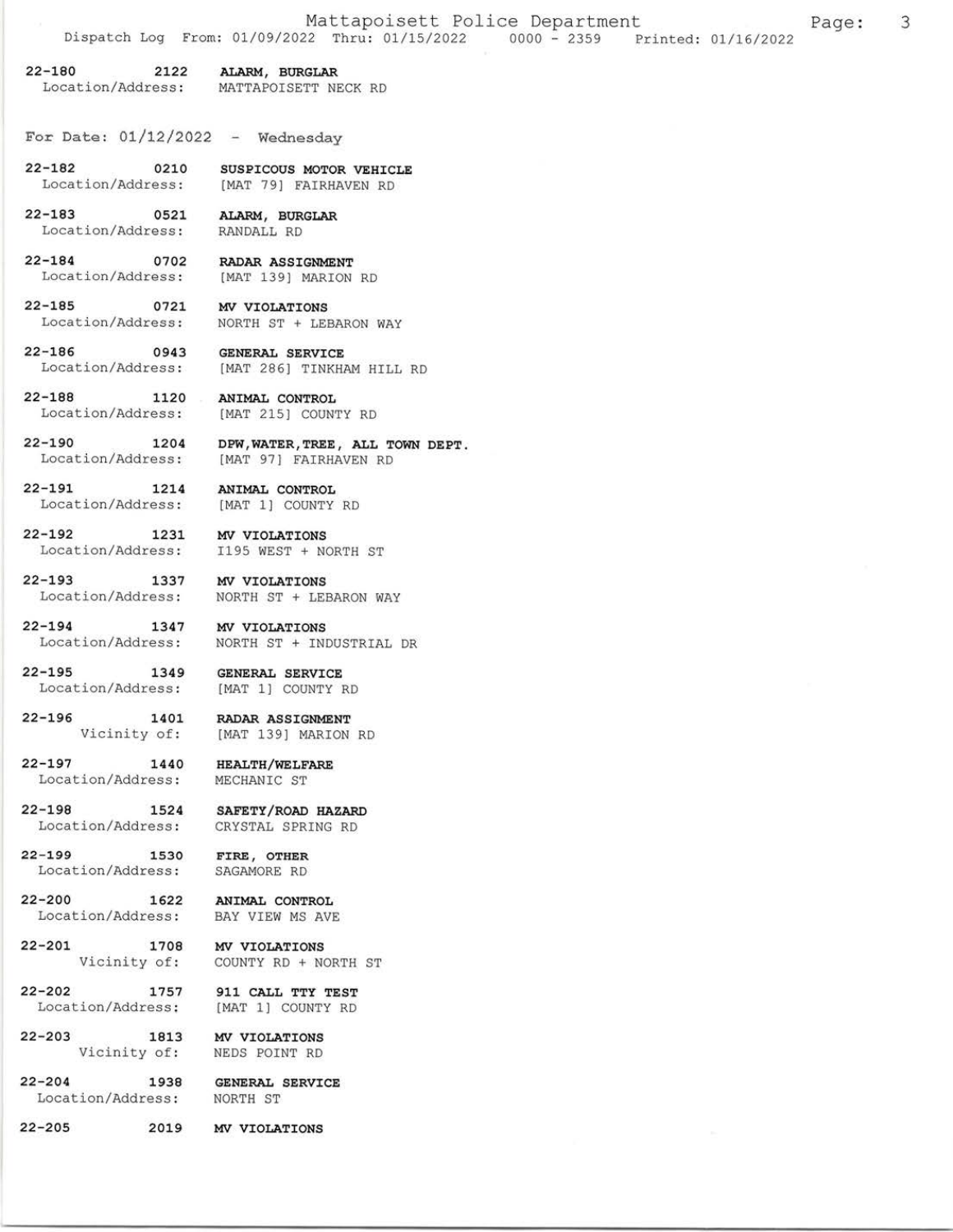$\overline{4}$ 

Vicinity of: [MAT 190] NORTH ST

For Date:  $01/13/2022 - Thursday$ 

- $22 206$ 0330 **BUILDING CHECK** Location/Address: [MAT 79] FAIRHAVEN RD
- $22 208$ 0657 RADAR ASSIGNMENT Location/Address: [MAT 139] MARION RD
	- 1004 TRAFFIC CONTROL NORTH ST Location/Address:
- $22 211$ 1155 ALARM, BURGLAR Location/Address: NORTH ST

 $22 - 210$ 

- $22 212$ 1243 ALARM, BURGLAR Location/Address: NORTH ST
- $22 213$ 1501 MV VIOLATIONS Location/Address: MARION RD + AUCOOT RD
- $22 214$ 1647 911-ABANDONED-HANGUP CALLS Location/Address: [MAT 1] COUNTY RD
- $22 215$ 1654 911 CALL TTY TEST Location/Address: [MAT 1] COUNTY RD
- $22 216$ 1933 **ALARM FIRE** Location/Address: [MAT 74] FAIRHAVEN RD
- 2015 MV VIOLATIONS  $22 - 217$ Vicinity of: NEDS POINT RD
- $22 218$ 2050 MV VIOLATIONS Vicinity of: **FAIRHAVEN RD**
- For Date:  $01/14/2022 -$  Friday
- MV VIOLATIONS  $22 - 219$ 0201 CRYSTAL SPRING RD + NORTH ST Vicinity of:
- $22 220$ 0219 BE ON THE LOOK OUT Location/Address: [MAT 1] COUNTY RD
- $22 221$ 0229 ASSIST OTHER AGENCY Location/Address: [MAI] PAWKECHATT WAY
- $22 222$ 0656 RADAR ASSIGNMENT Location/Address: [MAT 139] MARION RD
- $22 224$ 0915 MV VIOLATIONS Location/Address: NORTH ST + NORTH WOODS LN
	- 1029 911 CALL Location/Address: [MAT 247] BARSTOW ST
- 1118  $22 - 226$ RADAR ASSIGNMENT Location/Address: NORTH ST + POCOHONTAS WAY
- $22 227$ 1220 BE ON THE LOOK OUT Location: BRIDGEWATER PD
- $22 228$ 1351 MV CRASH Location/Address:

 $22 - 225$ 

- BAY CLUB DR
- $22 229$ Location/Address:
- 1418 SAFETY/ROAD HAZARD LONG PLAIN RD + BEECH WOOD RD